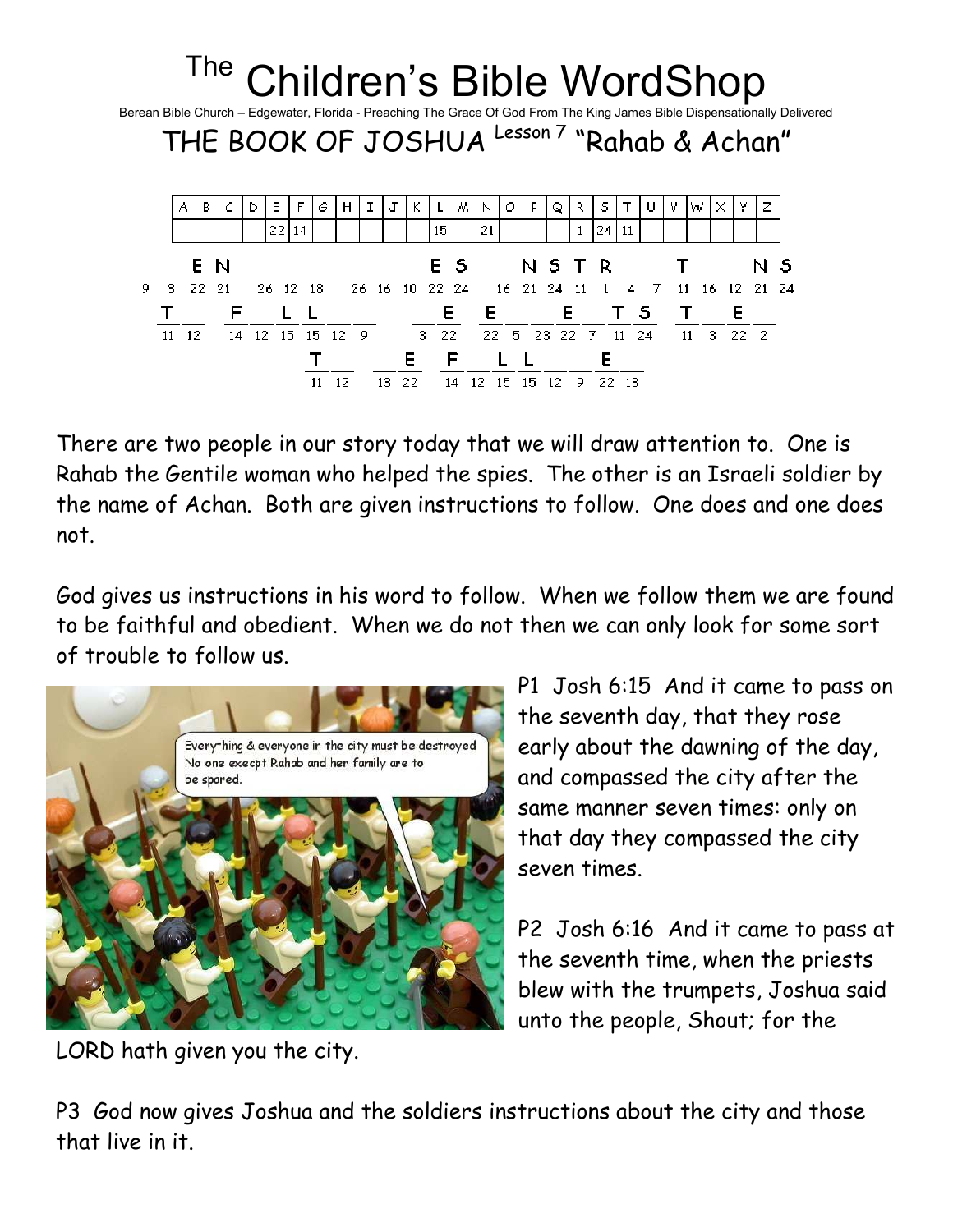P4 Josh 6:17 And the city shall be accursed, even it, and all that are therein, to the LORD: only Rahab the harlot shall live, she and all that are with her in the house, because she hid the messengers that we sent.

P5 Josh 6:18 And ye, in any wise keep yourselves from the accursed thing, lest ye make yourselves accursed, when ye take of the accursed thing, and make the camp of Israel a curse, and trouble it.

P6 This means Do NOT take anything for yourselves.

P7 Josh 6:19 But all the

silver, and gold, and vessels of brass and iron, are consecrated unto the LORD:

they shall come into the treasury of the LORD.

P8 Josh 6:21 And they utterly destroyed all that was in the city, both man and woman, young and old, and ox, and sheep, and ass, with the edge of the sword.

P9 Josh 6:23 And the young men that were spies went in, and brought out Rahab, and her father, and her mother, and her brethren, and all that she had; and they

brought out all her kindred, and left them without the camp of Israel.



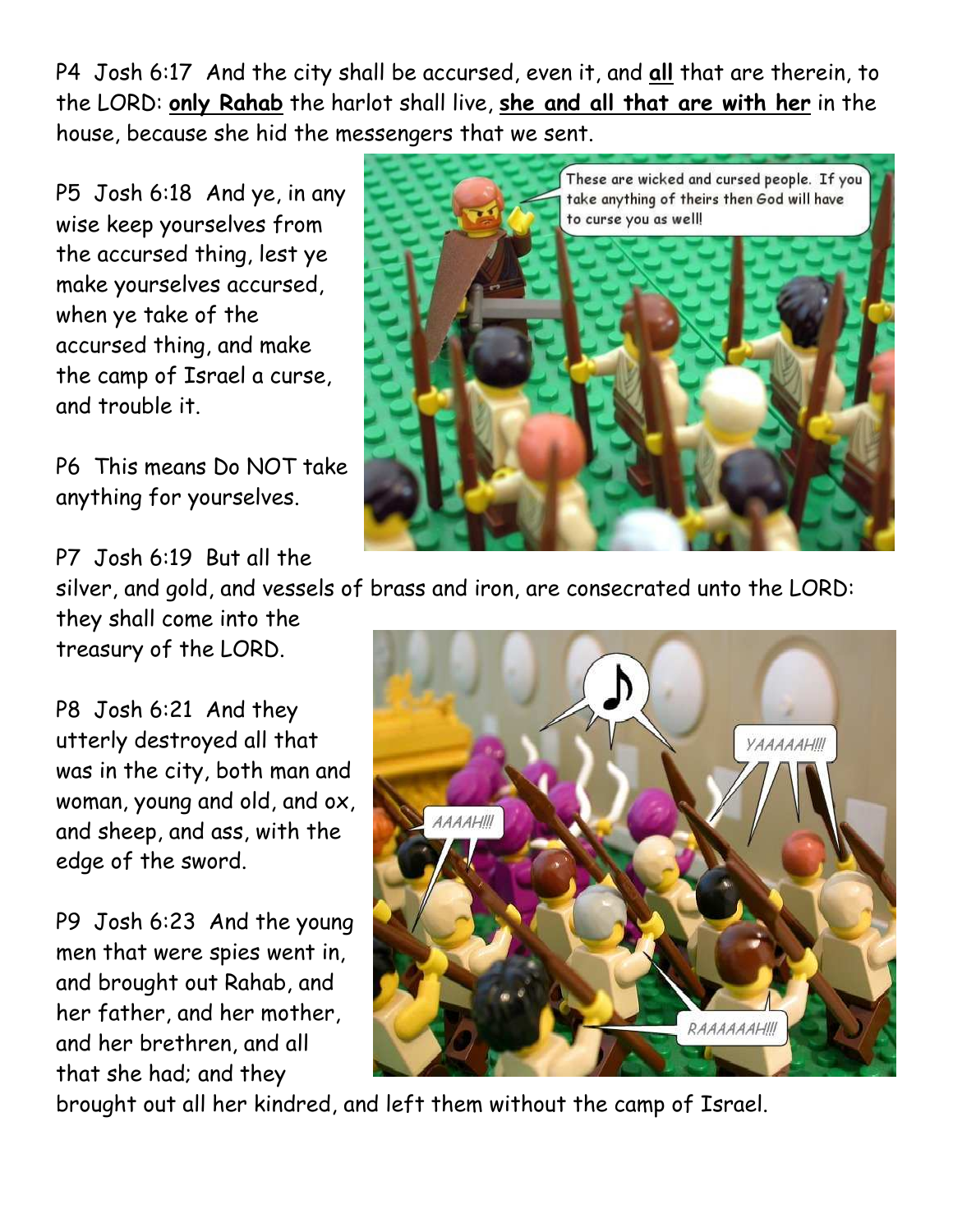

P13 Josh 7:1 But the children of Israel committed a trespass in the accursed thing: for Achan, the son of Carmi, the son of Zabdi, the son of Zerah, of the tribe of Judah, took of the accursed thing: and the anger of the LORD was kindled against the children of Israel.

P14 Right after the city was destroyed

P10 So Rahab and her family were saved because she was able and willing to follow the instructions of God.

P11 Remember that Rahab had only heard about God and yet she believed what he said.

P12 God had warned Israel not to take anything out of Jericho but someone did not listen.



Achan took some things from the city to keep for himself.



P15 Remember Achan had been raised up with the power and the voice of God around him all the time. And yet he still thought he could get one over on God.

P16 It is a dangerous thing to think we can fool God. The Bible says: Num 32:23 be sure your sin will find you out.

More Next Week!  $©$